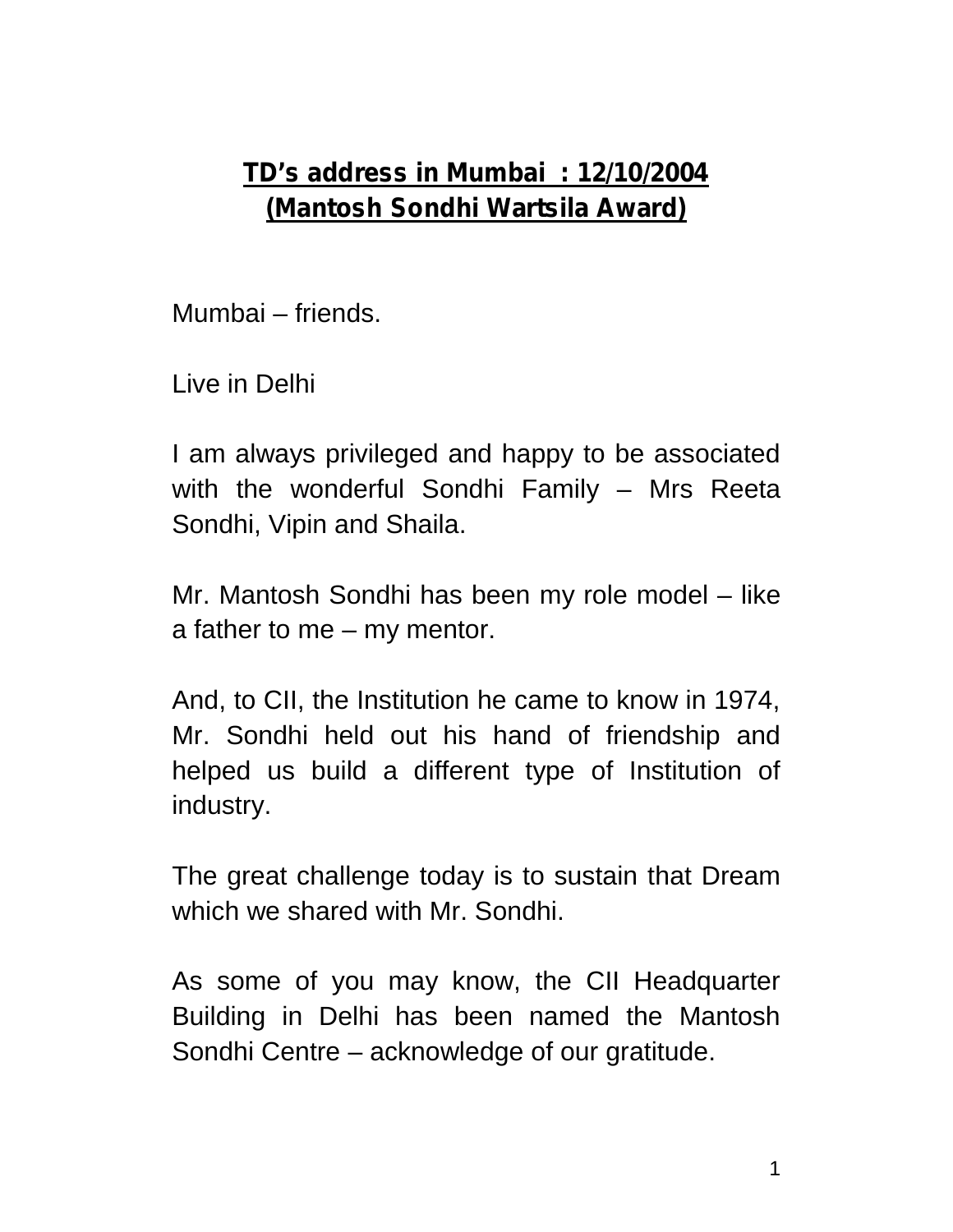So, it is a deep privilege to be here and I thank the Wartsila family – Mr. Johanson, Mr. Subodh Bhargava and Mr. Banmali Agrawala for giving me a role in the Jury to decide the Wartsila Manosh Sondhi Award. Mumbai/R Mohan.

This is the  $2^{nd}$  year of the Award which recognizes an individual or an organization with significant contribution to the Power sector in India.

The Jury has tried to frame clear criteria.

We look for 7 Qualities:

- A Pioneer
- A Leader
- **Values**
- A long term performance
- Technological strength
- Consumer orientation
- A significant contribution to the Power Sector

In the first year  $-$  last year  $-$  the Award went to an individual.

This, the  $2^{nd}$  year, the Award goes to an organization, an Institution, a company.